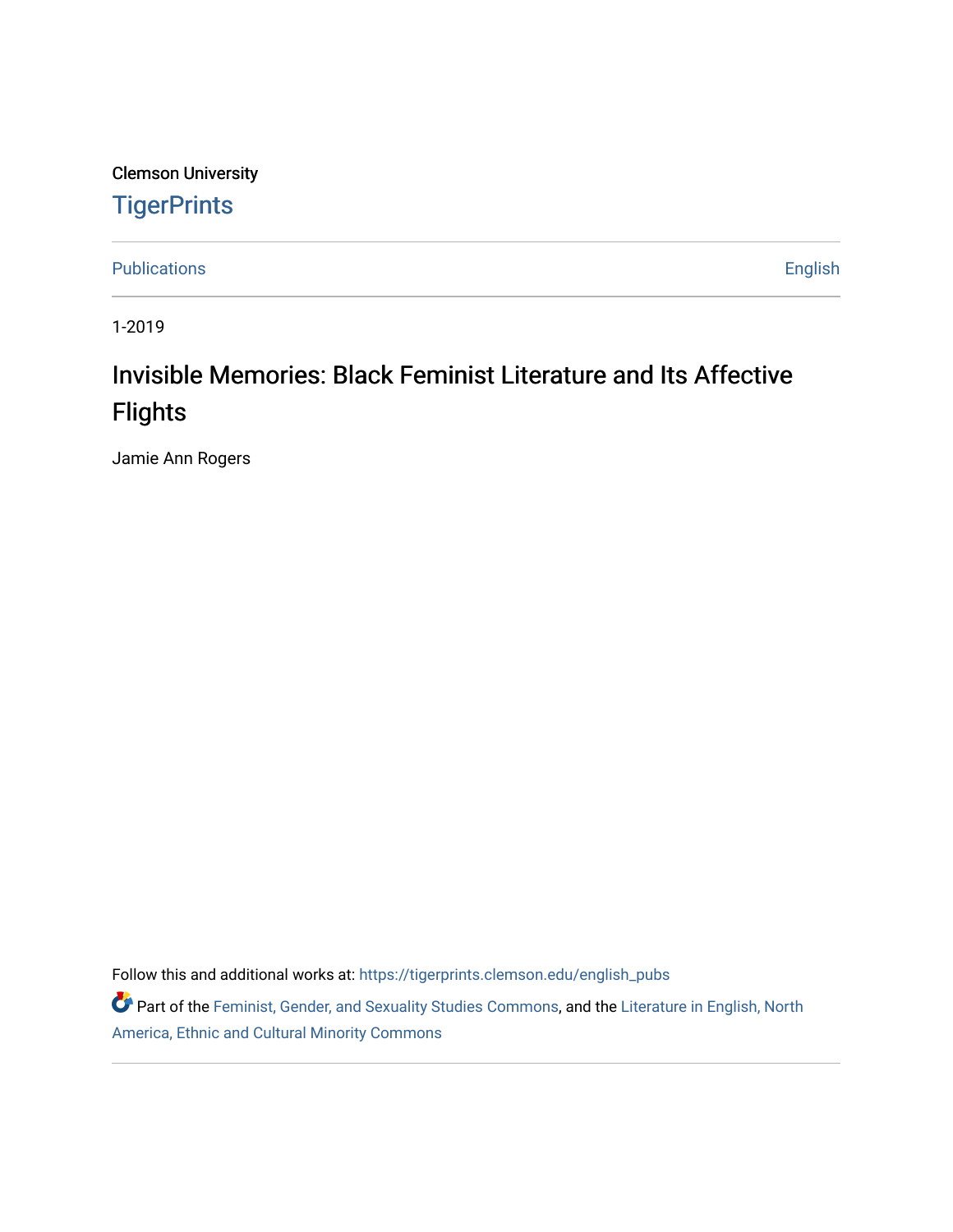# **NOTICE WARNING CONCERNING COPYRIGHT RESTRICTIONS**

The copyright law of the United States (Title 17, United States Code) governs the making of photocopies or other reproductions of copyrighted material.

Under certain conditions specified in the law, libraries and archives are authorized to furnish a photocopy or other reproduction. One of these specified conditions is that the photocopy or reproduction is not to be "used for any purpose other than private study, scholarship, or research." If a user makes a request for, or later uses, a photocopy or reproduction for purposes in excess of "fair use," that user may be liable for copyright infringement.

This institution reserves the right to refuse to accept a copying order if, in its judgment, fulfillment or the order would involve violation of copyright law.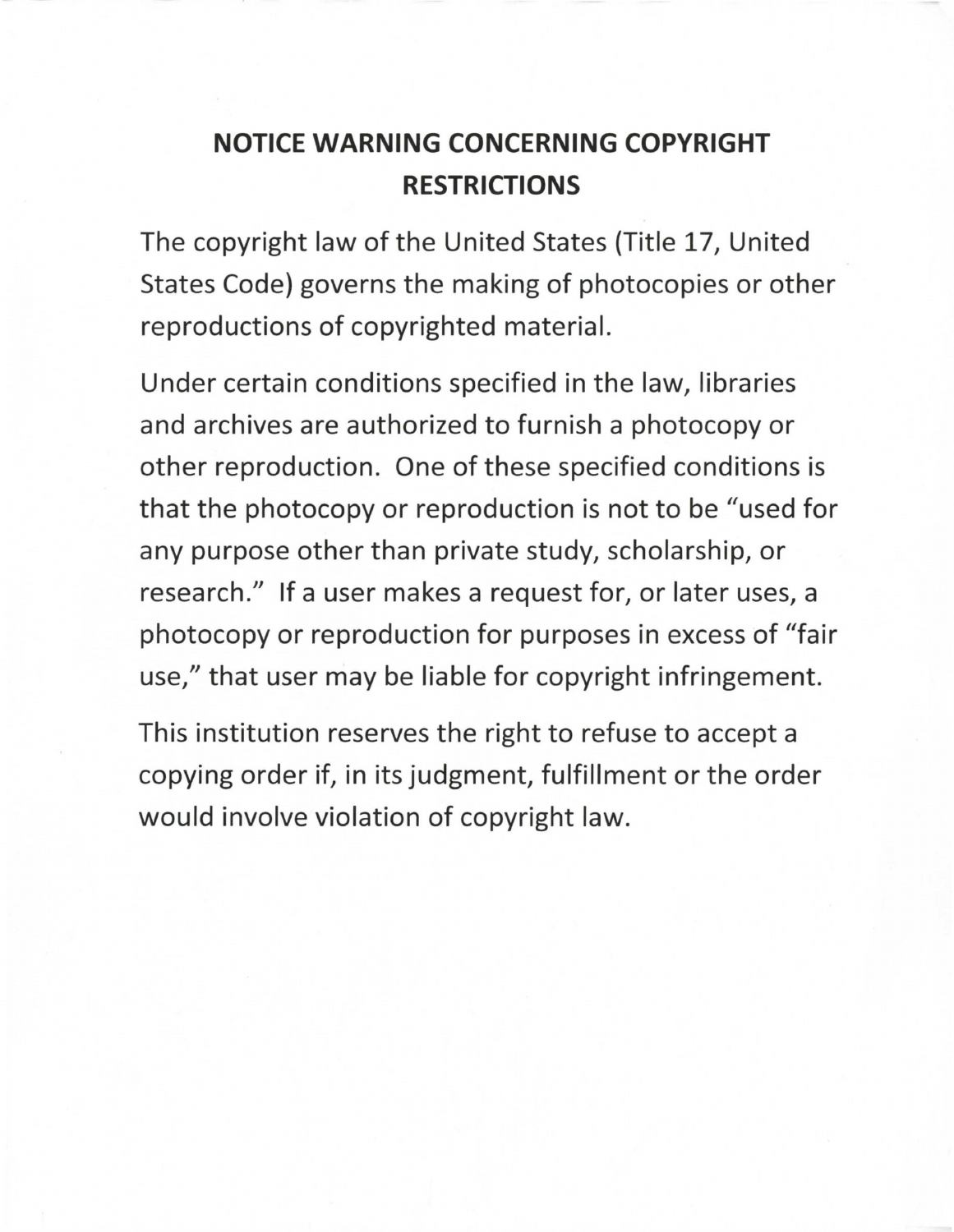

## Invisible Memories: Black Feminist Literature and Its Affective Flights

#### *Jamie Ann Rogers*

When Audre Lorde traveled to Russia in 1976, she met an Eskimo woman from the part of Russia closest to Alaska. The woman, Toni, sang a song during a talk she gave about her people, the Chukwo, of whom only 14,000 were left. "It sent a chill down my spine at the time," Lorde writes in an essay about the trip, "because although there are 21 million Black Americans, I feel like we're an endangered species, too, and how sad for our cultures to die" (1984, 32). Lorde recounts how the two met at a dinner put on by the Union of Soviet Writers. They spoke intimately together all evening over their meal. They could not decipher one another's words without their interpreters, two "blond Russian girls who smirked as they translated" (33). And yet they made love, Lorde says. Through their eyes, then their hands, touching each other's knees, and soon, their lips, too. Toni made toast after toast to women and strength. She toasted to joy, to sorrow, to hope, and, it seems, to their bodies, which communicated more than their mediated words ever could. Somehow, Lorde wrote, she *felt connected.* She was certain that she and Toni were the only people in the room at that moment who shared the knowledge of being a people under threat.

J. A. Rogers  $(\boxtimes)$ 

Clemson University, Clemson, SC, USA

 $\oslash$  The Author(s) 2019 201

S. Ahern (ed.), *Affect Theory and Literary Critical Practice*, Palgrave Studies in Affect Theory and Literary Criticism, [https://doi.org/10.1007/978-3-319-97268-8\\_11](https://doi.org/10.1007/978-3-319-97268-8_11)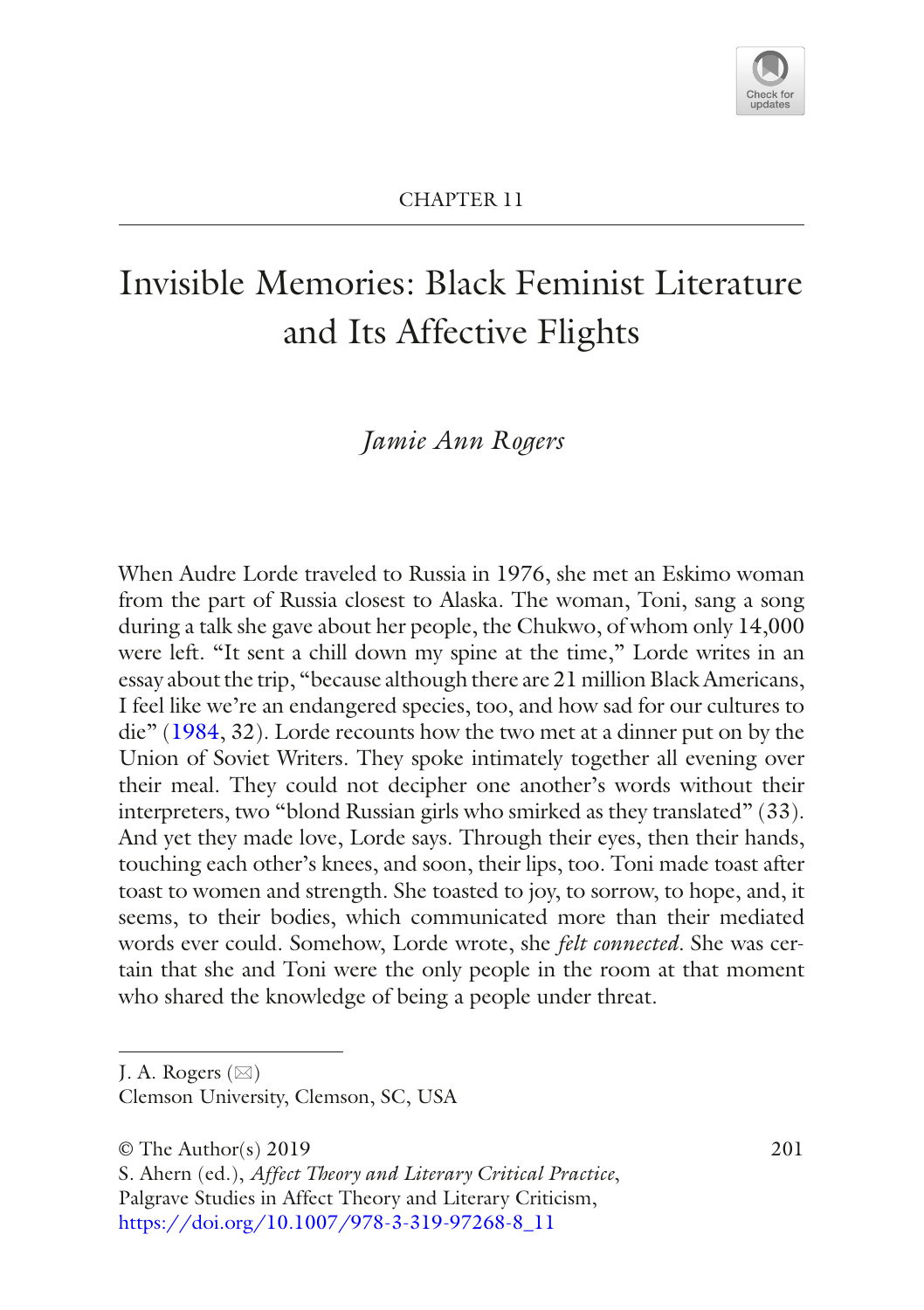While intensely personal and singular, this story represents the unifying principles of the theories of writing and political organizing that Lorde spent her life's work developing. Her work insists, for example, on a constant and reverential duty to one's body and mind, to an examination of what one feels as much as what one thinks, to the information that relations between self and other hold, as necessary starting points for any struggle against oppression, against genocide, against erasure of the lives and histories of women like her, women like Toni. Such insistence resonates with demands made by other Black feminist writers who were Lorde's contemporaries: The Combahee River Collective, for example, published in 1977 its now well-known declaration for a proto-intersectionality that is committed to the inherent value of Black women. Just a year later, June Jordan issued her plea to define Black feminism as an act of self and communal love ("Where is the Love?"), and in 1983, Alice Walker published her seminal *In Search of Our Mother's Gardens*, in which she defined womanism—women who love women, women who love themselves, *Black* women committed to the wholeness of entire people—as apposed (rather than opposed) to feminism. These are among the many examples of Black feminist writings that, in their insistence on the *political* significance of communal and self-love, dismantle the subject-object dualism that acts as the philosophical basis of Western modernity, and as the alibi for its history of dehumanization of gendered and raced subjects. Such arguments prefigure by several decades the "affective turn"—declared by many theorists as a profoundly "new" way to deploy critical thought—which is in many ways committed to similar critiques of dualistic thinking.

In this chapter, I aim to contribute to the development of a genealogy of affect theory that is attentive to these antecedents in Black feminist thought, offering a corrective to the ways in which affect theory typically is situated in intellectual histories as growing primarily out of late 1990s queer theory, on the one hand, and debates around poststructuralism, on the other. I highlight work by Lorde, Jordan, and Toni Morrison as representative examples, arguing that they not only offer compelling commentary on the workings of affect as political labor, but also are themselves powerfully affective, producing "affective flights" that move within and among readers, and become part of the affective circuits or "structures of feeling" that condition the different realities in which we live.<sup>1</sup>

The study of rhetoric has long taught us to note that the force of words has the potential to become part of the circulation of cultural memories and histories. The historical continuity of anti-Black racism, however, demands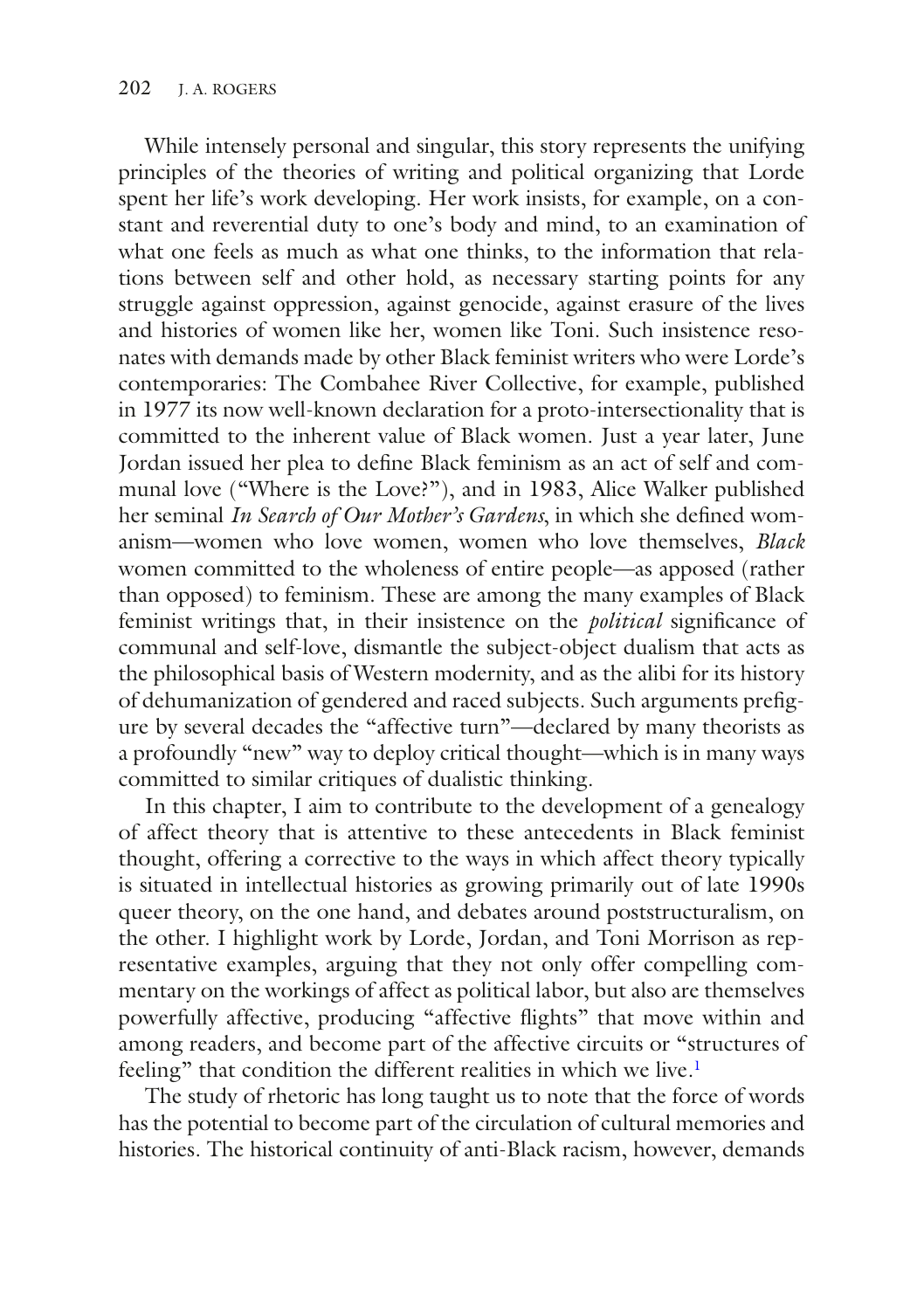a pointed examination of writings by and about Blackness and Black women, Black history, and Black erasure that are part of the flow of thought and emotion that exists in constant tension with other affective circuits, including those produced through structures of white supremacy, patriarchy, and heteronormativity.

Contemporary affect theorists, especially those concerned with the intersections of the biological sciences and the human sciences, tend to describe affect as a product of the body's innate biological response to outside stimuli, often removing or de-emphasizing the subject's agency. Brian Massumi, for example, characterizes affect as autonomous "intensities" that, while related to the subject through the body, largely involve the body's *indeterminate* response to stimuli. Queer theorist Sara Ahmed by contrast argues that affect is not necessarily autonomous, but rather a bodily response that corresponds to preexisting and changing relations (economic, political, or cultural, for example) with the affecting object. Her interest in the cultural politics of emotions is more closely aligned with the Black feminist literature I examine here, which insists on the political relevance of intellectual critique of affective responses. Such critique involves taking seriously the examination of emotions, moods, and temperaments that are produced through exterior stimuli—intersubjective relations, encounters with environment, brushes with the historical, for example. Such critique provides "information" about objects of affective stimulation and their socio-historical character (Lorde); exposes under-acknowledged material conditions that affect quality of experience (Jordan); and unveils relationships between historical trauma and contemporary psychic damage (Morrison).

This chapter serves, in part, as an exposition of such intellectual labor, offering readings of literature (both fictional and non-fictional) produced through Black feminists' investigations of their own affective responses to structures of what bell hooks calls "white supremacist capitalist patriar- $\text{chv}^{\prime\prime}$  (1981).<sup>2</sup> At the same time, the chapter argues that those very structures of domination contribute to the conspicuous under-citing of Black feminists' intellectual, political, and philosophical contributions within the narrative of the genealogy of affect theory. (Jennifer C. Nash's 2011 essay "Practicing Love: Black Feminism, Love Politics, and Post-Intersectionality," and the more recent article by Claudia Garcia-Rojas, "(Un)Disciplined Futures: Women of Color Feminism as a Disruptive to White Affect Studies," are two notable exceptions.) This despite clear evidence of the influence such work has had on affect theorists.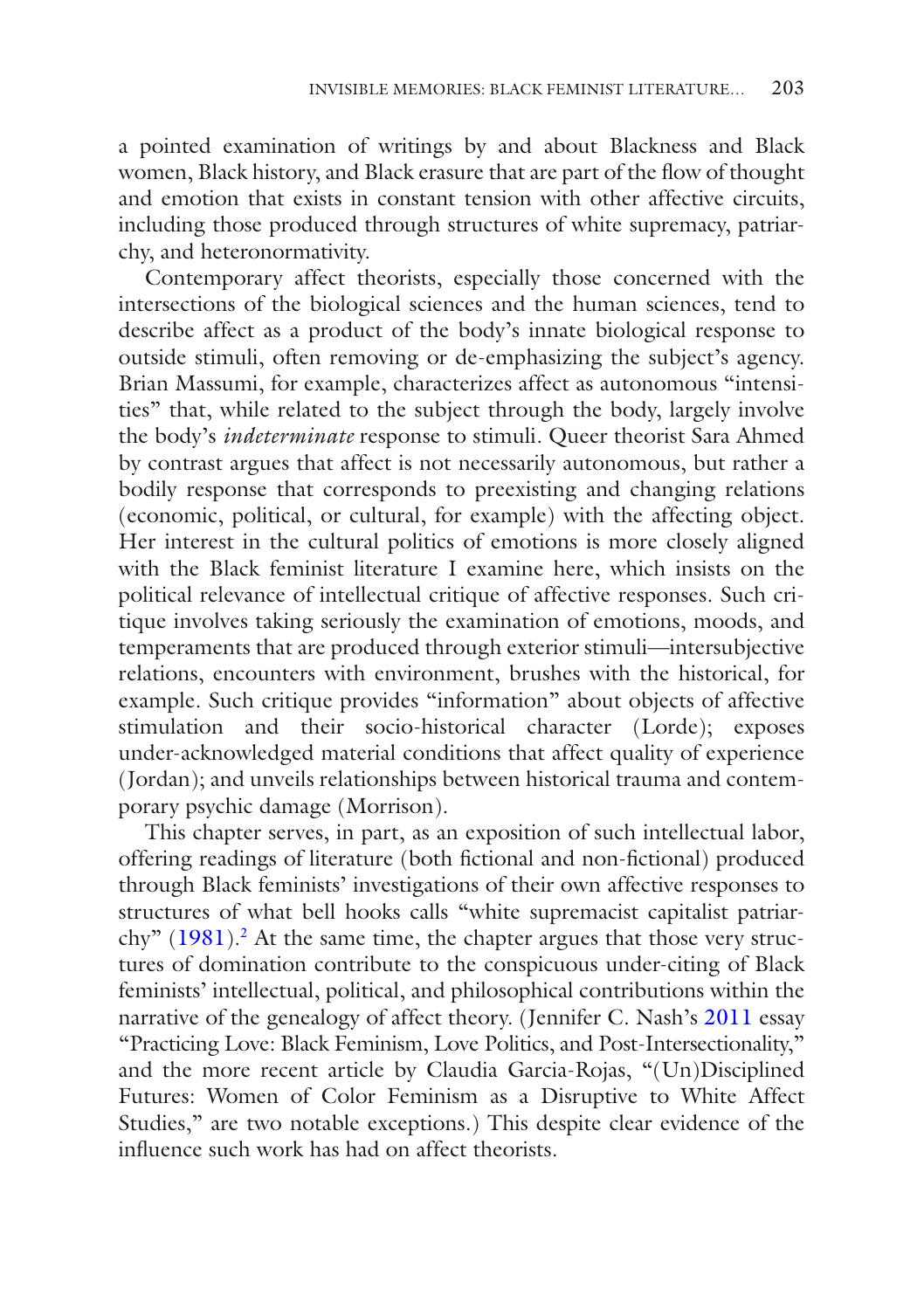There is, of course, a cluster of scholars, especially scholars of color, whose work focuses on interrogating racial formations and has become a part of the dominant archive of affect theory, including Ahmed, Tavia Nyong'o, Jasbir Puar, and José Muñoz. Additionally, Ann Cvetkovich devotes a chapter of her latest book to a discussion of depression in relation to racism, colonialism, slavery, and genocide, and has acknowledged Morrison and Black legal scholar Patricia Williams' work as foundational to her own methodologies (2012). Lauren Berlant focuses on juridical citizenship and normative modes of belonging, which necessitates attention to racial assemblages. And before interest in affect could be said to have built enough to constitute a "turn," Avery Gordon's compelling work on the sociology of haunting locates a literary theory of affect within Black feminist literature. In his discussion Gordon cites a talk given in 1989 by Wahneema Lubiano, who also develops a theory of affect in her discussion of Alice Walker's *The Color Purple.* Lubiano observes:

It seems to me that it is useful to consider engagement in the sentimental as the excessive, the surplus corrective, to an imposed stoicism on Afro-Americans…. Given the dearth of attention … to the emotional well-being of marginalized others, such whole-hearted engagement with emotion is a way of asserting a previously denied right to feel. (Qtd. in Gordon, 1997, 220)

However, despite the work being done on race by affect theorists, *genealogies* of affect theory usually neglect this history, tracing its roots either to a biological theory of innate affects put forth by psychologist Silvan Tomkins, which gained renewed interest in the early 1990s; or to related queer theory, which began emerging at the same time, and tends to focus on theories of affect related to emotions, embodiment, and everyday life; or to a Deleuzian framework of biological and relational sensory phenomena, which entered into the lexicon of contemporary affect theory in the early 2000s. More recently, studies of affect have developed within the neurosciences, as evidenced by emergent subfields such as neuropolitics, neuroaesthetics, and neurohistory. While the latter two strains are most strongly influenced by discourses of their respective disciplinary contexts, be they in humanities, social sciences, or natural sciences, they also frequently share an association with the work of Gilles Deleuze's translator, Brian Massumi. Massumi follows Deleuze and Félix Guattari's description of affect as "forces" or "intensities" that pass from body to body (human and non-human alike), and that are "autonomous" in the sense that intentionality has little to do with the ways in which affect works on the body or on perception (1987). Affect can be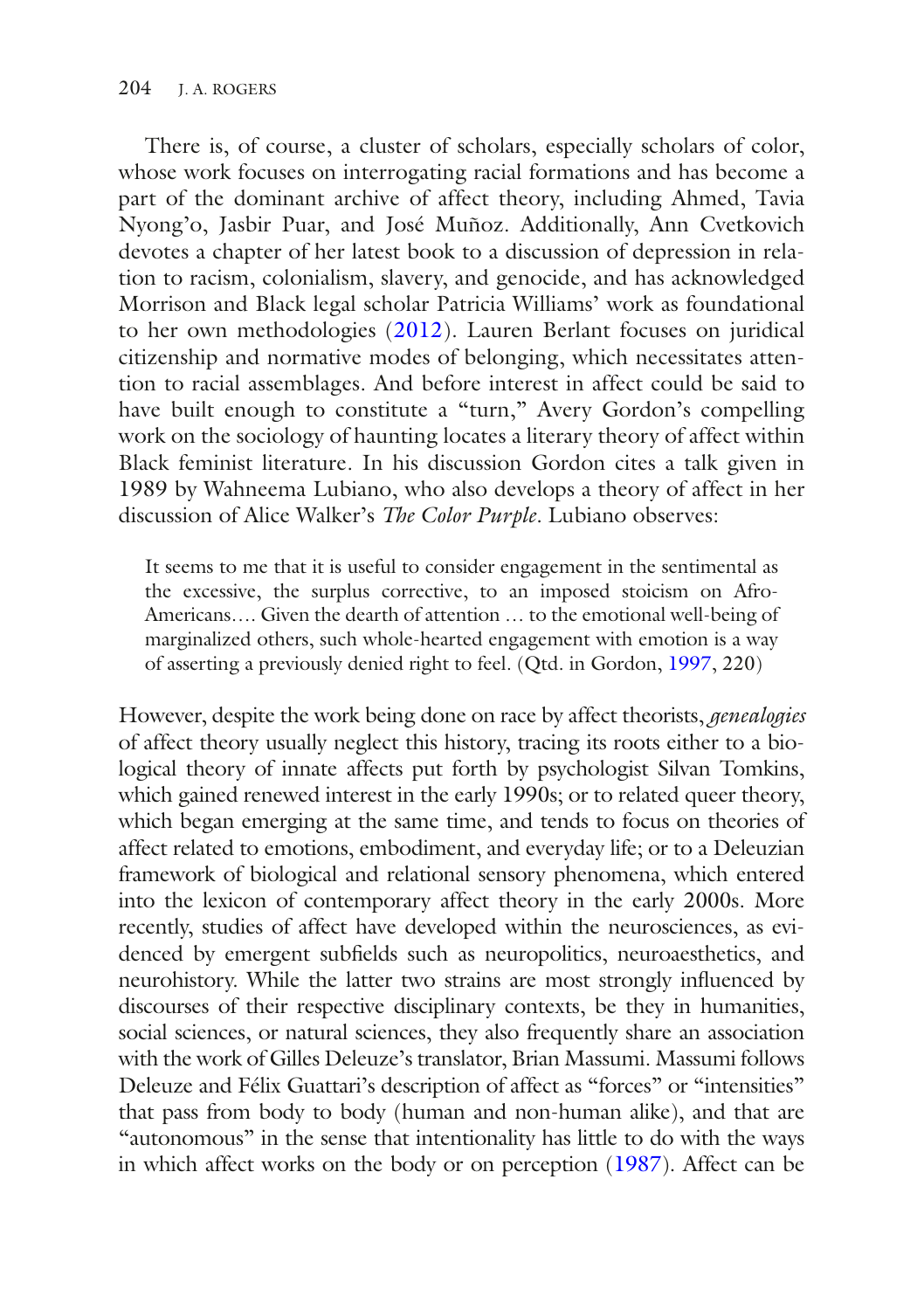thought of as the circulation of these forces or intensities between bodies, to which bodies then respond, remaining in a constant state of becoming through their encounters and interactions. For Massumi, affect is distinct from emotion in that emotion is contextual, and affect is situational—it is "the connecting thread of experience," or that which is in excess of a particular body, escaping it, and coming into relation with (affecting) other bodies (2002, 217). Emotion is the personalized context of affect—the perception or naming that comes *after* an encounter charged with affect, too late for the subject to attribute meaning to the affect itself. The political dimension of this description of affect is of key interest here. As Massumi's *Politics of Affect* makes clear, affect is a political force, even if a "proto-political" one that must be "brought out" and contextualized beyond its autonomy (2015, ix). I would argue that it is precisely this "bringing out" that is imperative to earlier Black feminist theorists.

The theorists of affect typically associated with queer theory do not necessarily disagree with Massumi's theorizing of affect as autonomous and lacking intentionality, and certainly not its political function, but rather are more concerned with understanding the relationship of affect to the emotive process, and the ways in which that process is linked to history, normative disciplinarity, cognition, and political life. These theorists might use the terms "emotion" and "affect" interchangeably, or they might note subtle differences between the two. They might ask how emotions work on the body, how they influence everyday life, how they participate in cognitive processes, or how they act as subjugating and subjectifying forces. The particular paradigm I wish to articulate understands the workings of affect as part of political, communal, and individual organizing and subject-formation that necessarily and always functions within raced and gendered configurations. The ways in which affect functions "autonomously" between bodies (be they human or non-human), for example, is nevertheless predicated on the ways in which raced and gendered structures of power situate those bodies, both intersubjectively and spatially. Jordan's lyric description of an architectural redesign of Harlem offers a compelling case study of the affecting power of built environments, and of the relationship of that power to the regulation of space and of the bodies that inhabit it, for example. The ghostly hauntings in Morrison's *Beloved,* as well, insist on the materiality of affective forces across space and time, and Lorde's explorations of emotions and sensory experiences assert their relationship to affective histories of slavery and anti-Black racism for Black and non-Black people alike.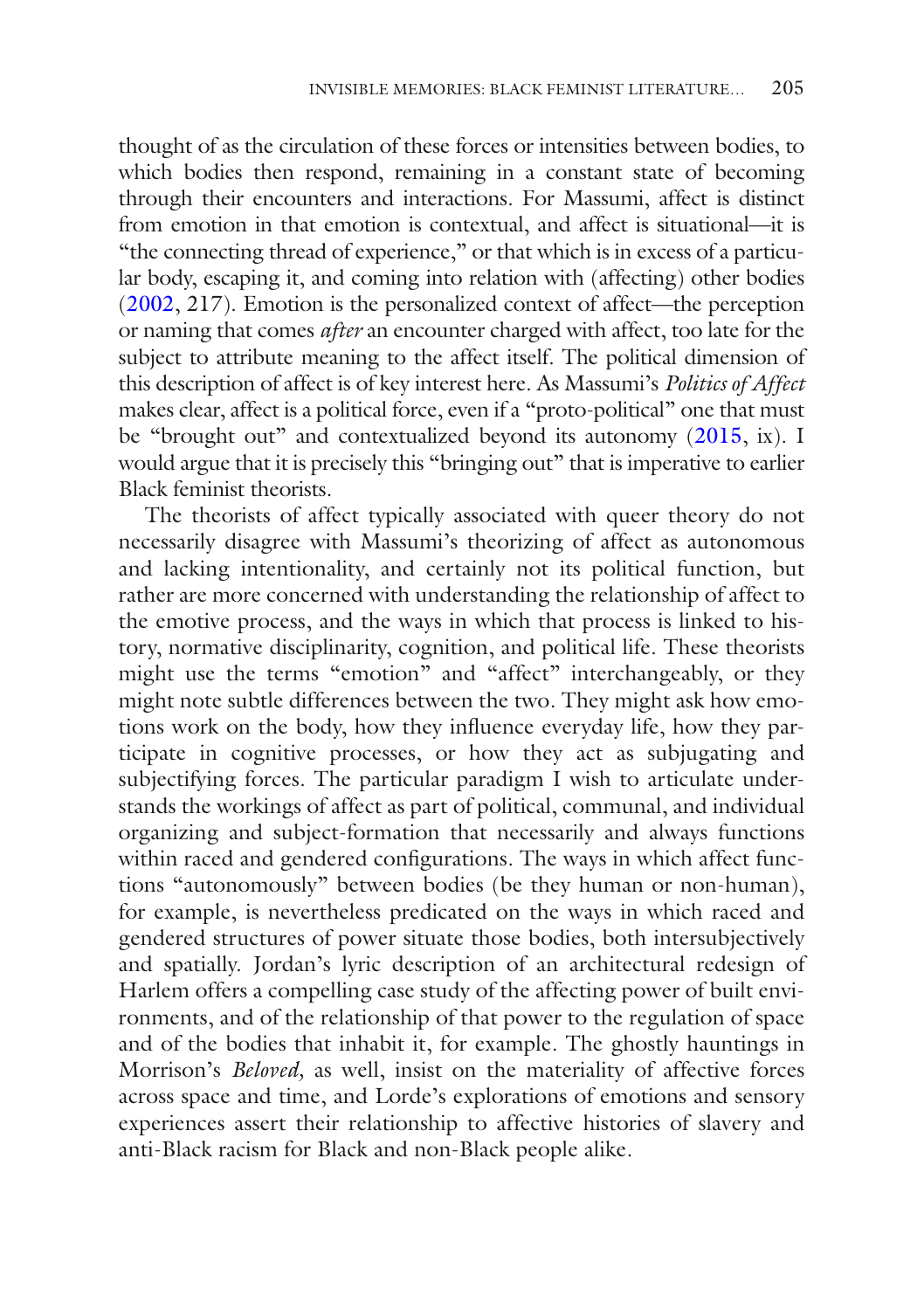### ON AFFECT AND ANGER

Particularly elucidating here is Lorde's speech "Uses of Anger," given before an audience made up of mostly white women at the 1981 annual conference of the National Women's Studies Association. That year's conference title, "Women Respond to Racism," was a response to the tensions that had been building between the organization's primarily white, middleclass membership, and marginalized non-white feminists and women's rights activists. While the title gestures toward hoped-for ruptures in structures of oppression, the conference itself, somewhat infamously, was organized in a deeply racist way, a problem that Lorde's speech addresses.

Lorde opens by stating that her response to racism is anger. She goes on to narrate a series of exchanges she experienced that produced that anger. Some examples:

- I speak out of direct and particular anger at an academic conference, and a white woman, says, "Tell me how you feel but don't say it too harshly or I cannot hear you." But is it my manner that keeps her from hearing, or the threat of a message that her life may change?
- I wheel my two-year-old daughter in a shopping cart through a supermarket in Eastchester in 1967, and a little white girl riding past in her mother's cart calls out excitedly, "Oh look, Mommy, a baby maid!" And your mother shushes you, but she does not correct you. And so fifteen years later, at a conference on racism, you can still find that story humorous. But I hear your laughter is full of terror and dis-ease.
- A white academic welcomes the appearance of a collection of non-Black women of Color.\* "It allows me to deal with racism without dealing with the harshness of Black women," she says to me.
- At an international cultural gathering of women, a well-known white american [sic] woman poet interrupts the reading of the work of women of Color to read her own poem, and then dashes off to an "important panel." (1984, 125–26)

The narrative device of placing her audience (and later her readers when the speech was reprinted in the anthology *Sister Outsider* in 1984) into these quotidian stories through the use of first and second person has the effect of circulating the affect that Lorde is describing, and in turn reproducing the anger and incredulity she herself felt. Her goal, she says, is not to generate guilt among her white audience, but rather to explore the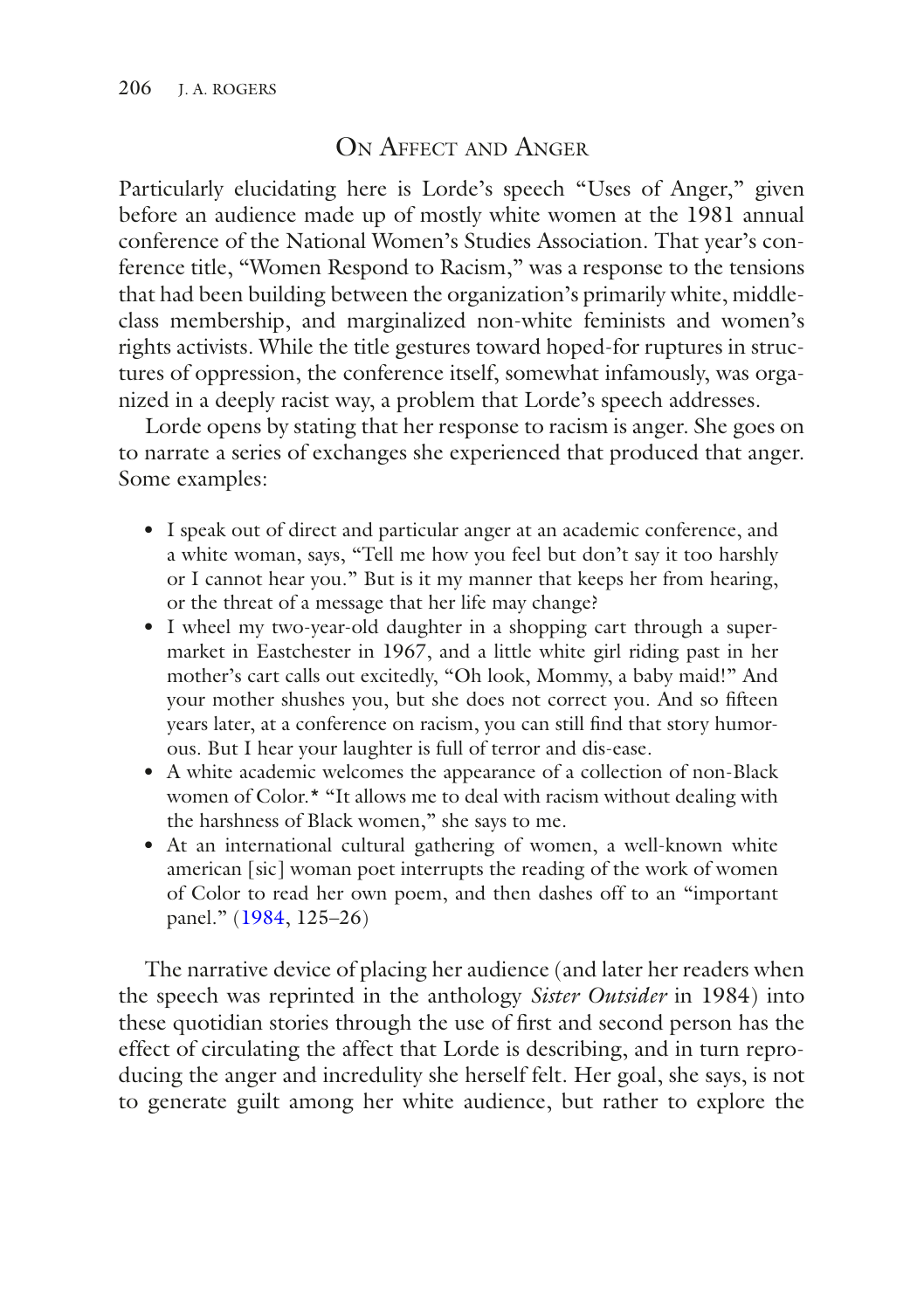affect that racism in general, and racism in the context of the conference specifically, engenders, and then to direct that affect toward change by, in part, re-educating her audience about the value of anger. Anger, she says, "is loaded with information and energy" and "[t]ranslated into action in the service of our vision and future [it] is a liberating and strengthening act of clarification" (2007, 127). Such translation necessitates looking toward (rather than away from) the objects that produce anger in the first place; that is, it necessitates turning toward and acknowledging those deeply rooted material and psychic structures that condition everyday interactions.

Lorde provides an example of the potential for the (mis)uses of, or turnings away from, anger: A white woman witnesses an act of racism that infuriates her, but rather than saying something, she remains quiet. Like an "undetonated bomb," Lorde says, the anger sits inside her, only to explode onto the first Black woman to walk into the room; in other words, the affect produced by an act of racism, while lacking intentionality *as* affect, is translated into displaced anger when it sits unexamined, ready for easy transference onto the historically and structurally pre-figured object of blame: the Black woman.

The white woman's anger and its transference holds information, Lorde notes. Initially, it tells that woman that her first reaction of outrage is the proper, liberal reaction to the racism that structures Western society. But her secondary response, blaming the Black woman for her rage, tells her that the same racism she condemns nevertheless structures *her* interior life as well. Leaving the anger unexamined, she is easily able to transfer its object from racism to the raced other. To conflate Lorde's examples somewhat, a white woman at a conference on racism is able to say without irony to a Black woman: "Tell me how you feel, but don't say it too harshly. Tell me how you feel, but don't make me (the concerned non-Black questioner) uncomfortable. Tell me how you feel, but don't make me *feel you*. Because then I might feel your anger, too. And your message that, if I am to be ethical, my life would have to change; the object of my anger would have to be all those things—structural, material, social, emotional—that make me *me*." This realization is, as Lorde points out, terrifying; but, to take the pursuit of social justice seriously, she says, is to take anger and its rhizomatic relationship to structures of feeling seriously.3 For white women, this means developing a politics of affect that is imbricated with an ethics of allegiance with women of color. For both white women and women of color, this means drawing out the historical references to which that anger (along with other emotions that are responses to historical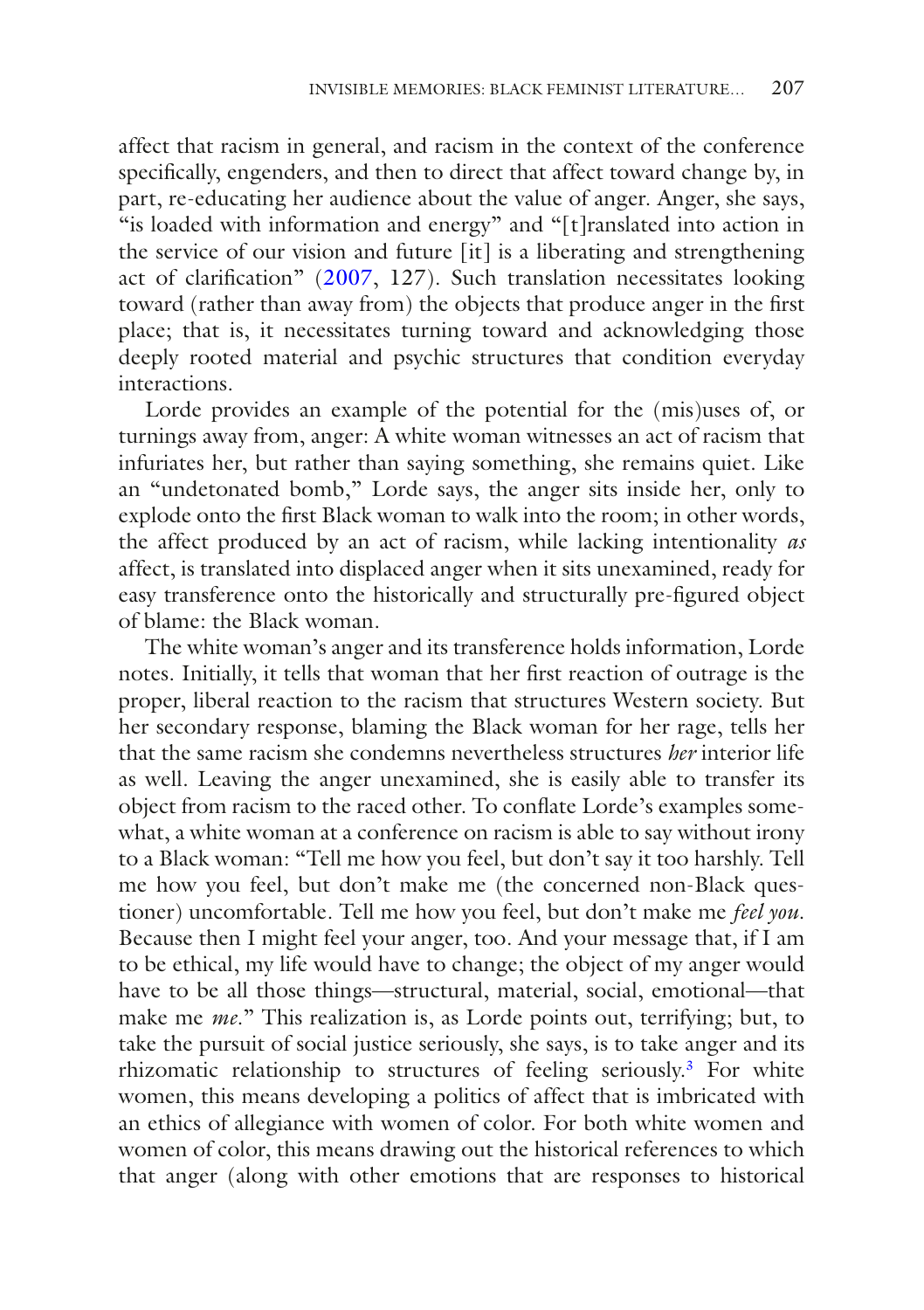affects) relates to in order to examine it as both inside and outside the self, moving such emotions from the private space of the individual into the public space of the political.

### The Affective Environment and Living Community

June Jordan's well-known speech "Where is the Love?" (1978, published 1981) articulates self- and community-love as essential to Black liberation. The kind of love she describes works *on* the body and *through* the body toward changing sedimented attitudes, behaviors and structures of feeling, with changing material structures and everyday living conditions as the ultimate horizon. Her work on urban planning is born of this perspective. However, the work's subsequent dismissal from the canons of architecture and design is born of a world in which "women's work"—especially Black women's work—"is all, finally, despised as nothing important, and there is no trace, no echo of our days upon the earth" (145–46). Jordan's poetic description of the Harlem redesign project that she embarked upon with architect Buckminster Fuller, for example, was dismissed as "utopian" by the editors of *Esquire Magazine*, where it was published, and the project's architectural design was attributed not to Jordan and Fuller, but to Fuller alone. According to Jordan, she and Fuller fully intended the plans to be implemented as part of federal reparations "to the ravaged people of Harlem" (1981, 24). She titled her article "Skyrise for Harlem." *Esquire* renamed it "Instant Slum Clearance," with a subhead reading "R. Buckminster Fuller designs a total solution to an American dilemma: here, for instance, is how it would work for Harlem." None of the grace and sensitivity toward the people of Harlem expressed in the article is contained in those words. Nor is that grace expressed 50 years later in the words of a May 18, 2015, *Esquire* article titled "6 Wild Predictions of the Future from *Esquire*'s Archives," with the subhead: "Some were close, others not." Jordan's piece is listed as number six: "Giant towers will fix Harlem<sup>"</sup>

Unwittingly signifying the desperate need to historically contextualize this entry, the only note accompanying the 2015 reprinting of Jordan's article is this: "An ambitious (and morally ambiguous) stab at redeveloping Harlem, the *Judge Dredd-*like towers from this article seem even more dystopian today." Far from "morally ambiguous" or dystopian (or utopian, as the earlier editors complained), the project was conceived by Jordan with the needs of the current Harlem residents as its primary concern. In the preface to a letter to Fuller published in *Civil Wars*, Jordan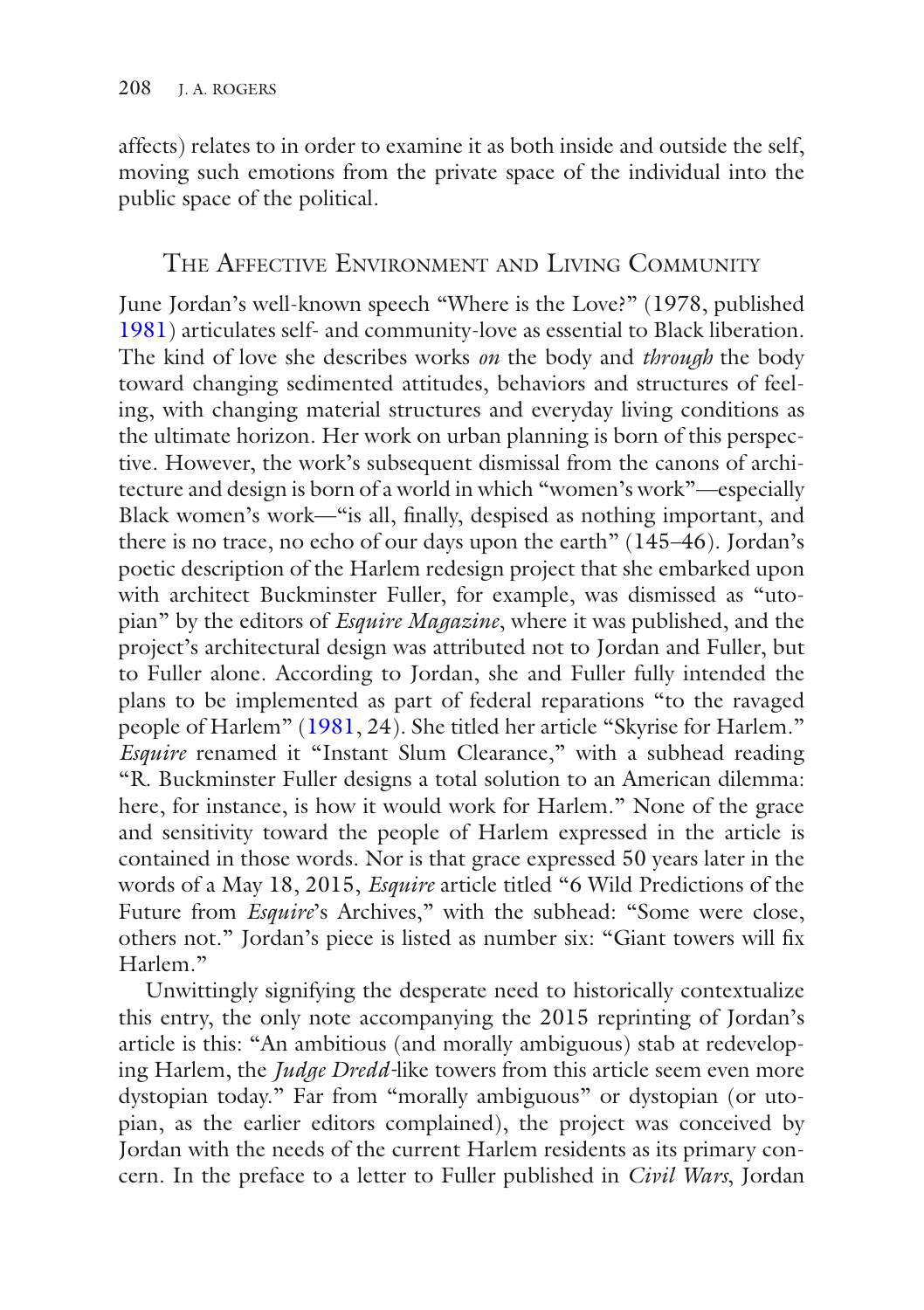presciently notes that one of her worries was that any plan for redevelopment of a Black neighborhood almost certainly means the eviction of those Black people during reconstruction, and their inability to return when they are priced out of the new neighborhood. Together, Jordan and Fuller conceived of a way to build new buildings atop the old, while current residents could remain living in the lower portion of the towers. When the new buildings were complete, the residents would move up into them, and the old would be razed, freeing enormous ground for communal open space, something environmental psychologists and medical professionals have long noted as essential for healthy living.

Jordan's aim with her article describing the plans was to complement the visual presentation of the proposal, and "not simply explain/duplicate the visual presentation of our design" (25). She wanted to express the affective quality of what she envisioned, give a sense for the *feel* she expected to experience in the streets of New Harlem. And the feel she was after aimed at nothing less than the "exorcism of despair" from the city. The relationship between subject and object in living spaces "may actually determine the pace, pattern, and quality of living experience," she asserts in the article (Jordan and Fuller 1965, 111). Architecture, in many ways, creates that relationship. Every housing unit in her design has at least 1200 feet of space compared to the current (at the time) 720 feet per family. Each unit would include a deck, and every room would have a view. The units would begin at the tenth floor, above the dust level and highway systems, and from each of these "[h]anging gardens," both local rivers would be visible (111). Jordan envisioned circular walkways rather than the grid-design of sidewalks and streets that produce "rigid confrontation of mass-against-mass" and that "deaden space into monotonous experience" (111). Jordan and Fuller also designed a roadway system that would disrupt the racial segregation of the highway and public transit systems, connecting Harlem to other communities and parts of the city that were otherwise nearly inaccessible for poor Harlem residents. Jordan closes the article with the following entreaty:

Where we are physically is enmeshed with our deepest consciousness of self. There is no evading architecture, no meaningful denial of our position. You can build to defend the endurance of man, to protect his existence, to illuminate it. … If man is to have not only a future but a destiny, it must be consciously and deliberately designed. (111)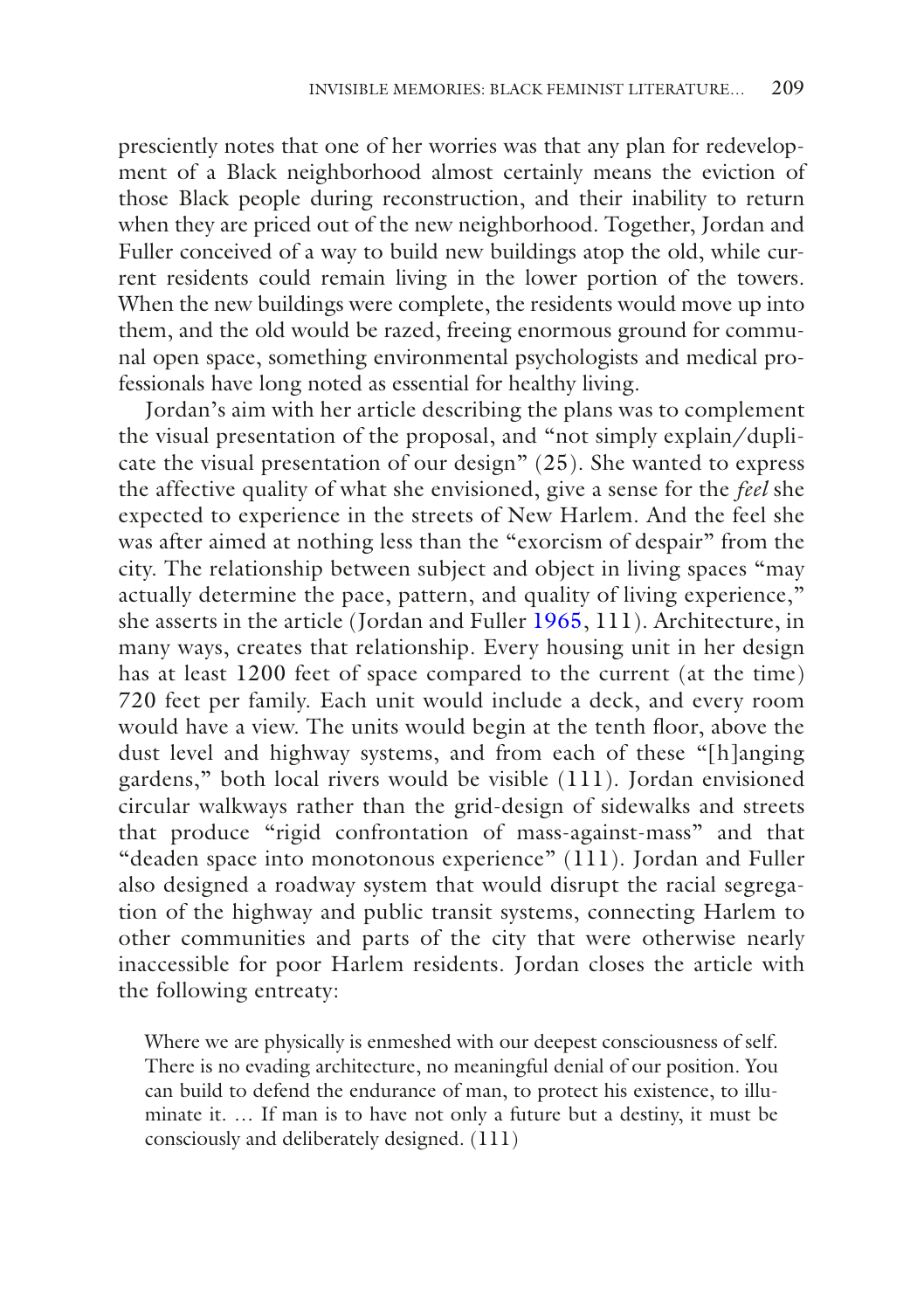Utopian? Perhaps so, but only because a world in which a physical environment deliberately designed toward communal living, especially *Black* communal living, was and remains but a thing of the (Black) imagination and outside the scope of a white imaginary, which continues to dominate architecture. Jordan's poetic rendering of her and Fuller's architectural design offers a sense of the openness and freedom at which they aimed. Her descriptions of the "hanging gardens" from which the flow of water is visible allow one to imagine a world in which different worlds are possible, and offer a glimpse at the affect such a space could promote, affect that evokes a life of flourish, rather than of mere survival. Jordan's poem "Sweetwater Poem Number One," on the other hand, expresses the affect created by the denial of such a space, by willful raced and gendered neglect:

You assume the buildings and / The small print roadways and / The cornered accidents / Of roof and oozing tar and ordinary concrete / Zigzag. Well. / It is not beautiful. / It never was. / These are the shaven / Private parts / The city show / Of what somebody means / When he don't even bother / Just to say / "I don't give a goddam" / (and) / "I hate you." (2007)

#### Affective Hauntings

I turn now to Toni Morrison's novel *Beloved* (1987) as an example of the ways Black feminist projects that began in the late 1960s were taken up in the literature of later fictional works. I look to *Beloved* in part because of its frequent citation by theorists of affect (Berlant and Ahmed, to name just two)<sup>4</sup> as noteworthy for its affective work, even if it is not specifically thought of as a text articulating or prefiguring affect theory. I contend that the novel and the discourse surrounding it offer insight into the political work that can be done through examination of the "information" that affect holds. Both the narrative itself and Morrison's extensive discussions about her writing process, in fact, insist upon the examination of affect. Morrison makes clear, however, that the process is at once crucial to the articulation of histories and formulation of memories for African diasporic subjects *and* is psychically threatening, a labor that must be undertaken with great care and communal support. I refer to "diaspora" here both in the immediate sense of geographical displacement of bodies, and in a more removed sense, in terms of historical displacement. This second meaning might be thought of as *deep* diaspora, whereby subjects experience dislocation intergenerationally as cultural memory. Through physical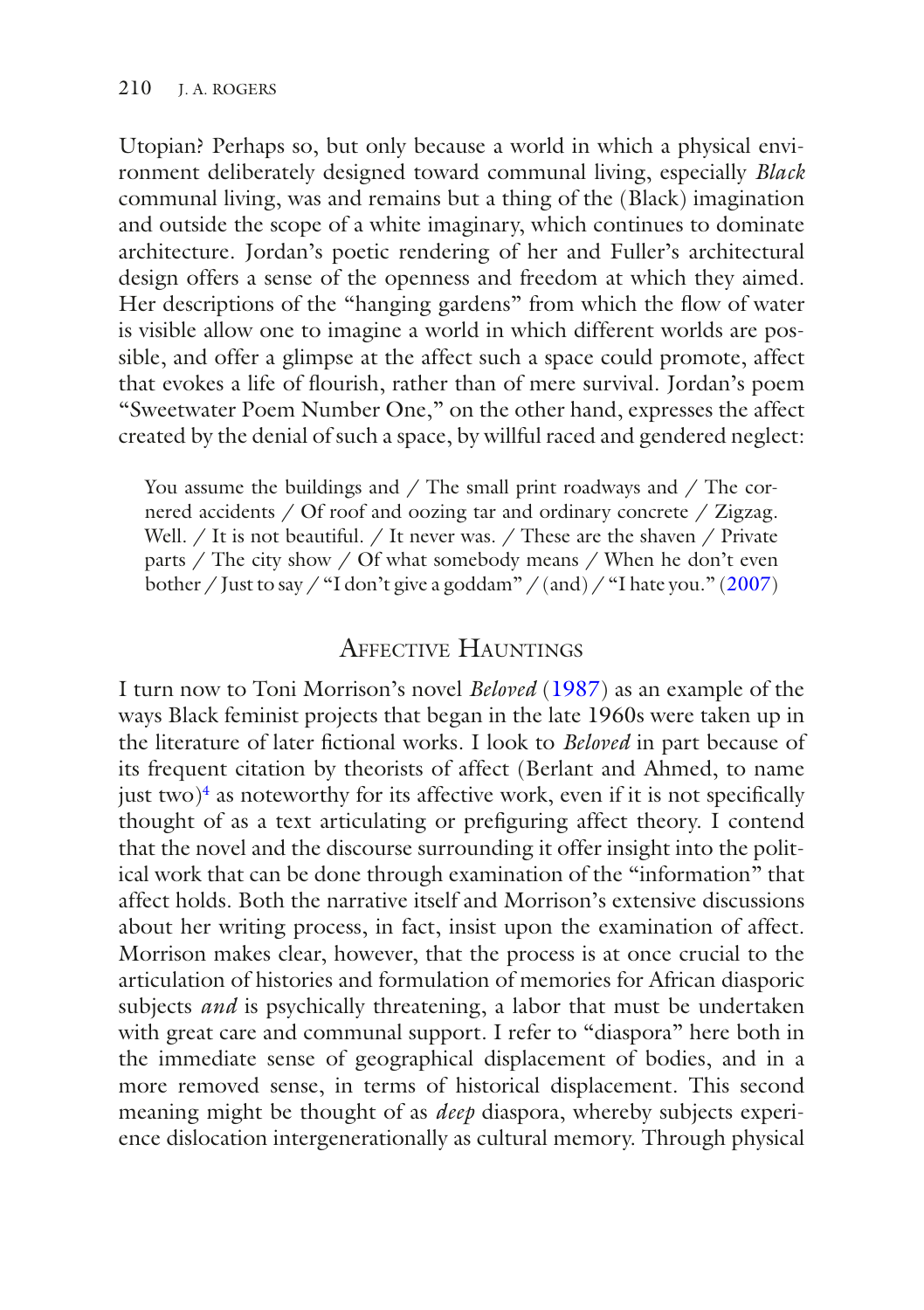haunting in the form the ghost Beloved, as well as through the theorizing of "rememory" throughout the novel, *Beloved* ties personal histories of the protagonists to a mythical "we" of African diasporic peoples, suggesting that memory functions affectively, moving from body to body across time and space.

Black music and oral storytelling were once privileged media in which affects specific to the Black experience were transmitted and would generate cultural memory, according to Morrison. However, she argues that Black music has been appropriated in such a way as to largely void it of specificity, and oral storytelling no longer fits into the social fabric of Black life. "We don't live in places where we can hear [ancestral] stories anymore; parents don't sit around and tell their children those classical, mythological, archetypal stories that we heard years ago. But new information has to get out, and there are several ways to do it. One is the novel" (2008, 58). The novel has the potential for an "affective and participatory relationship between the artist or the speaker and the audience," Morrison goes on to observe, which requires "the reader to work *with* the author in the construction of the book" to ensure the affective force is meaningful or transformative (59). The movement between text and reader, between what is said and left unsaid and then filled in by the reader, is what completes a novel, according to Morrison. This active relationality creates emotional charge, and the story then moves within affective circuits of history-making and memory-formation; it becomes part of the cultural commentary and critique that shape subjective and intersubjective (thus political) positions and experiences.

Such an understanding of the role of the novel shapes the construction of *Beloved*, which fills in those "proceedings too terrible to relate" (1995, 90–91)—those elements left out of historiography outside the text and left unsaid inside the text—with the creative and constructive impulse of author and the (attentive) reader. Using a technique she describes as "literary archeology," Morrison creates a history of slave subjectivity in *Beloved* by taking seriously the "hints" of emotional and affective lives that exist between the lines of the written record, as well as in oral histories and her own experiences with her living ancestors. She takes seriously, she says, the "memories within," or what might be thought of as her own bumping into the "rememory," as protagonist Sethe calls it in *Beloved*, that exists within the cultural practices of her intimate world. Quoting Zora Neal Hurston's opening passage from *Dust Tracks on a Road: An Autobiography*, Morrison says, "Like the dead-seeming, cold rocks, I have memories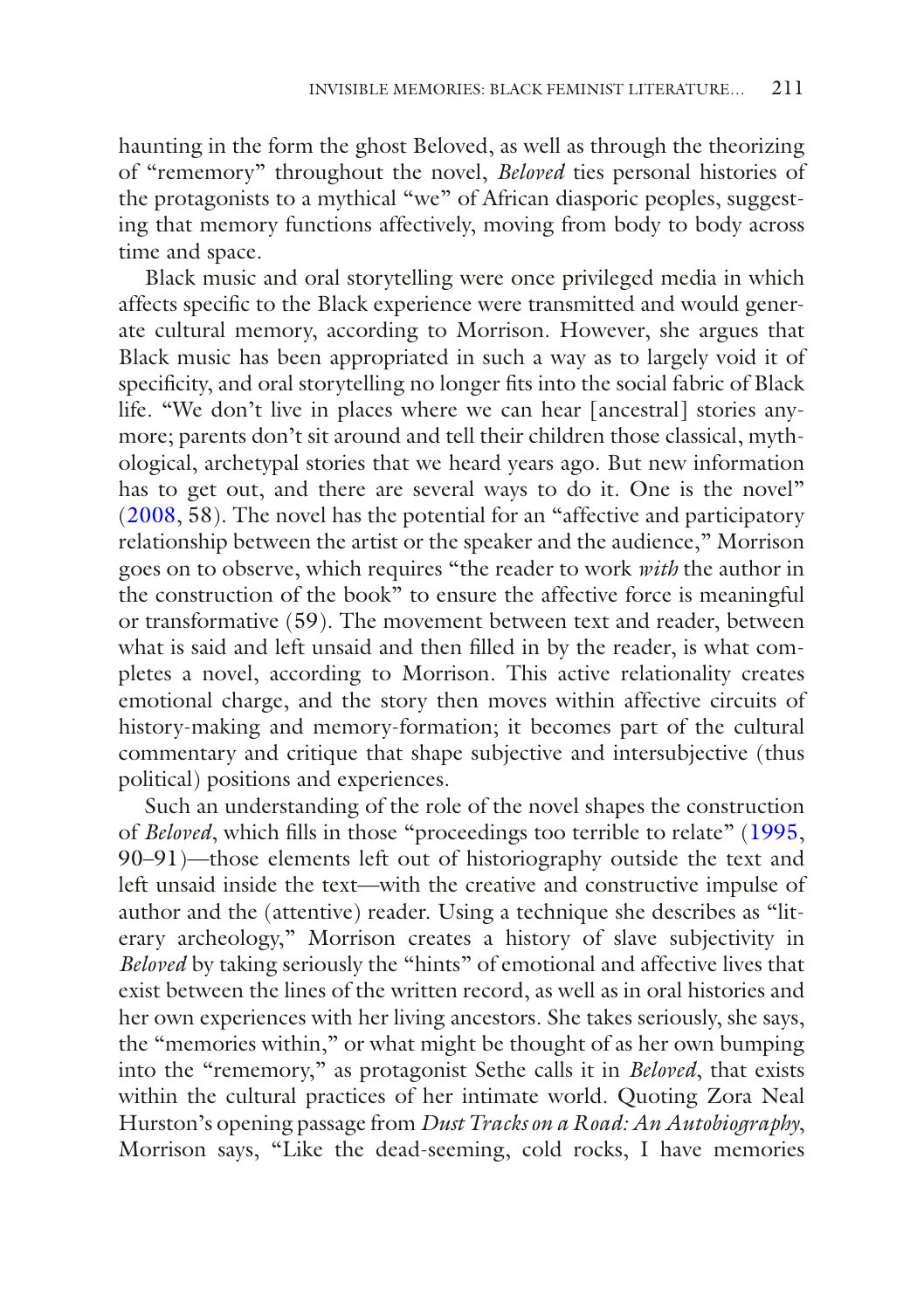within that came out of the material that went to make me" (1995, 92). The development of the story of Sethe, in other words, is based as much on Morrison's own affective experience as a descendant of slavery as it is on the written record of Margaret Garner's life—the novelist relied on what she came to intuit through her brushing up against subjects and objects that hold historical, if incomplete, information through their cultural practices and meanings.

Within the narrative of the novel, the affect of absence is theorized through Sethe's articulations of "rememory." More complicated than memory, rememory is shaped by histories of collective trauma that leave the former slaves who populate the novel haunted, scarred psychologically and physically. Despite the effort on the part of the former slaves to escape their memories and forge new worlds for themselves in the relative freedom of the north, it is always "there," as Sethe remarks, "outside my head" (36). Like the imprint of the baby ghost's hands discovered by Sethe's living children on a cake, rememory hovers as a physical presence in the landscape, detached from individual rememberers but shaping their relations with each other and their environments and showing up as affective sensory experiences (3). "Someday, you be walking down the road and you hear something or see something going on," Sethe tells her daughter Denver. "So clear. And you think it's you thinking it up. A thought picture. But no. It's when you bump into a rememory that belongs to somebody else" (36). Through Sethe, Morrison attempts a negotiation with these repressed personal and collective memories, the details of which exist only in fragments and circuits of feelings, only in stories, rumors and hints that are passed on between community members. The story of Sethe's killing of her child is one of the most devastating of many examples in the novel.

While many have read the novel as a declaration for the psychological necessity of recovering memory—both for the health of the novel's characters and of present-day readers—it is equally, I would argue, a meditation on the trauma that recovering memories can engender. Morrison theorizes the tension between the will to remember and the will to forget through the conflicting intergenerational needs of Sethe and Denver, Sethe's only remaining child. Denver lives in a state of arrested childhood for much of the novel, unable to engage with the world outside of 124 Bluestone Road, haunted by a family history that she knows only through whispers and backward glances. She is nearly consumed by those absences as they manifest in the physical form of her dead sister, the ghost Beloved, when she appears as a full-grown woman. Her desire for Beloved, her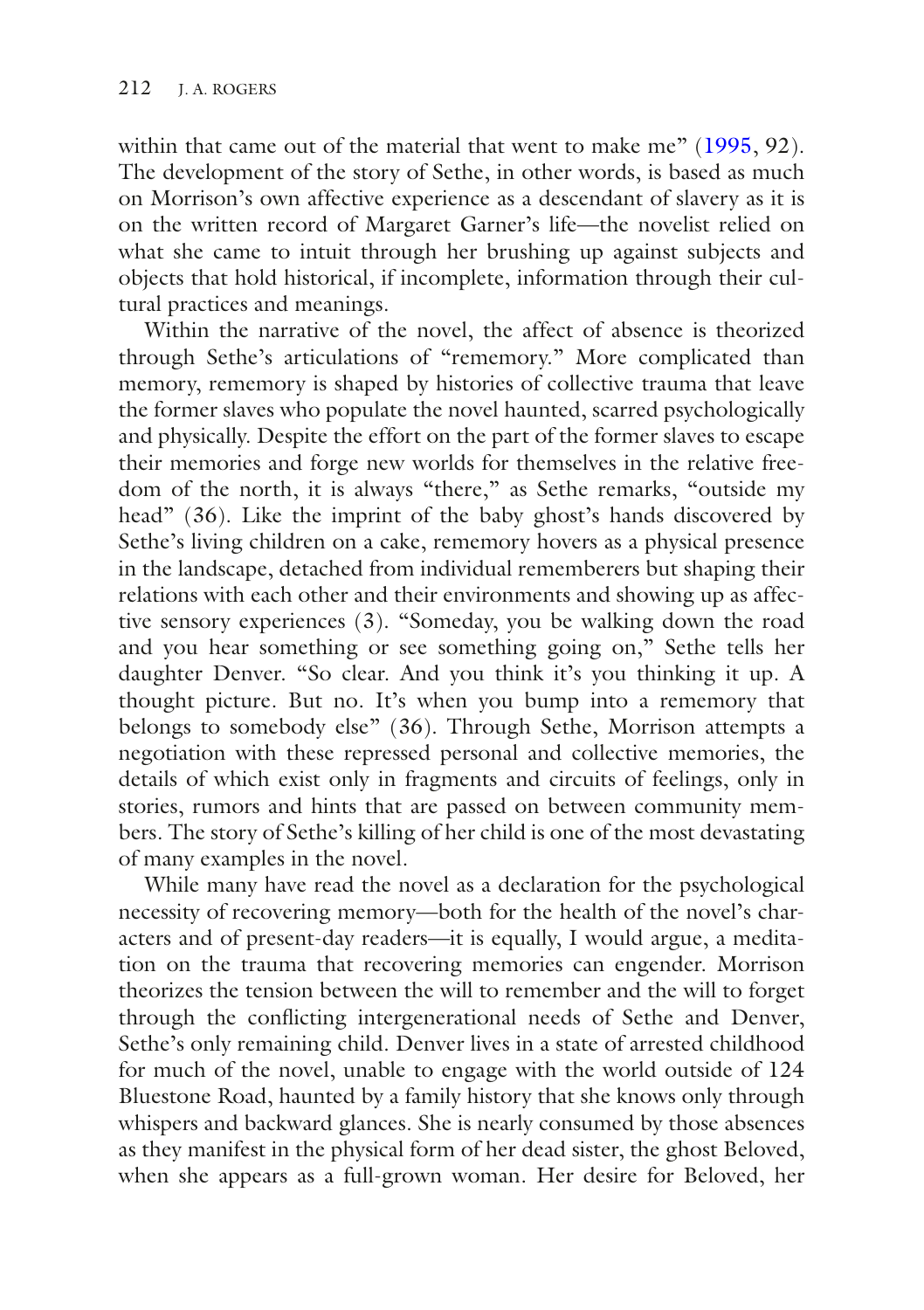desire to fill the gaps that Beloved's previous absence represented, threatens to overtake Denver's ability to exist in the present. Sethe as well is nearly consumed on Beloved's arrival. In an effort of self-preservation, Sethe works throughout Denver's childhood to maintain the gaps, to keep at bay those proceedings too terrible to relate. The past cannot, however, be fully contained. It appears in rememory, and in the very form of absence itself: the baby ghost Beloved. When Paul D. attempts to exorcise that ghost, it comes roaring back in the flesh as the grown woman Beloved, fully claiming Sethe with her arrival. Sethe becomes submersed within the (w)hole of her past, giving herself over to the girl who then "ate up [Sethe's] life, took it, swelled up with it, grew taller on it" (250).

The metaphor of haunting in *Beloved,* then, suggests movement of affect across time and through generations. The devastating confrontation with the guilt, shame, and terror of the past that the grown, fleshly Beloved's arrival brings for Sethe is foreshadowed through her encounters with the affective forces, the rememory, produced by other seemingly innocuous objects. One long passage, for example, describes the affective force of the Ohio landscape:

[Sethe] worked hard to remember as close to nothing as was safe. Unfortunately, her brain was devious. She might be hurrying across a field, running practically, to get to the pump quickly to rinse the camomile sap from her legs. Nothing else would be on her mind. The picture of the men coming to nurse her was as lifeless as the nerves in her back where her skin buckled like a washboard…. Nothing. Just the breeze cooling her face as she rushed toward the water…. Then something. The plash of water. The sight of her shoes and stockings awry on the path where she had flung them … and suddenly there was Sweet Home rolling, rolling, rolling out before her eyes, and although there was not a leaf on that farm that did not make her want to scream, it rolled itself out before her in shameless beauty. (6)

Natural beauty, which could serve for Sethe as a respite, instead serves as catalyst by which the terror of remembering and the danger of forgetting combine. For Sethe, the "shameless beauty" of the plantation Sweet Home and the sycamores—of the "[b]oys hanging from the most beautiful sycamores in the world"—is a physical manifestation of her conflicted relationship to memory: it is shameful to forget, but too painful to remember, and so memories are displaced and distorted. Rather than one of pleasure, her response to beauty's affect is guilt and suppressed grief: "[T]ry as she might to make it otherwise the sycamores beat out the children every time and she could not forgive her memory for that" (6). Such a response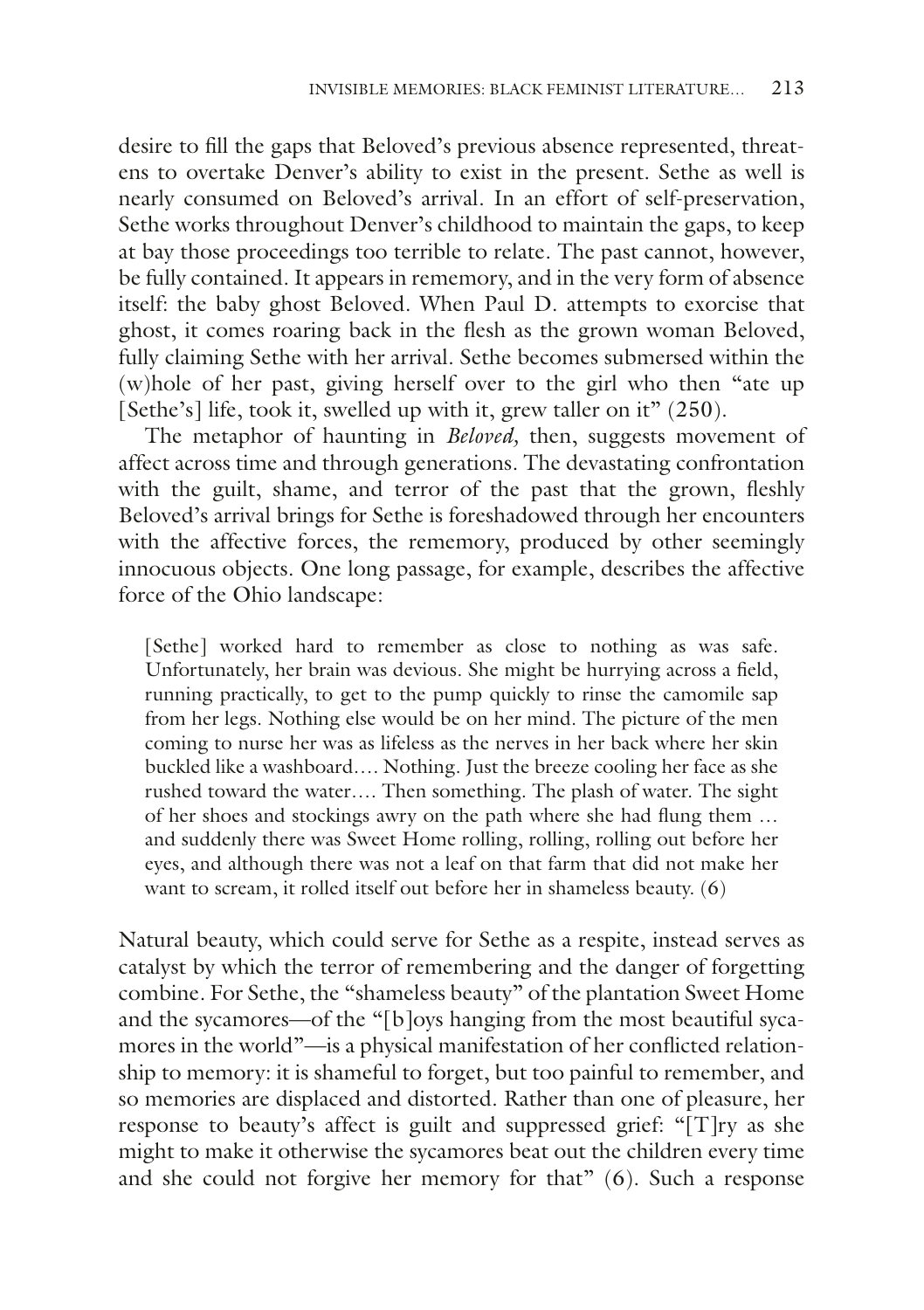implies what is later articulated by theorists as affect's autonomy, calling into question universalist assumptions about the pleasures of judgment, especially for those who have been systemically denied access to pleasure.

Ultimately, the novel refuses any easy reconciliation. There is no sudden access to pleasure through cathartic confrontation with history or beauty. Even when Beloved's presence—both ghostly and fleshly—is finally exorcised from 124 Bluestone Road, the affective charge of her having existed remains, if only in the wind, in footprints by the creek, in the bittersweet everydayness of life as the novel's characters carry on (275). As the second death of Beloved suggests, rememory is a remnant, an affective trace of a grief without end for the 60 million *and more*, as Morrison notes in the novel's dedication, who suffered under slavery and continue to suffer in its afterlife. In its representations of facing, and choosing *not* to face, traumatic memories, *Beloved* asks: What is the price of bearing witness to the affect that remains? What is the price of looking away?

Contemporary Black feminists such as Saidiya Hartman continue to grapple with such questions in the present. Also pointing to the power of narration to affect across time and space, Hartman notes that stories of slavery are not stories about slaves themselves, nor about slavekeepers. They are stories about their descendants, and what their descendants make of the records that act as "failed witness" to the tragedy of slavery. Stories like *Beloved* are stories of slavery's survivors, of its descendants who bump into the rememory that emerges from sycamore trees, from the landscape of a ruined Harlem, from the love between women who share no history but oppression. Can these types of narratives "provide an antidote to dishonor, and … a way to 'exhume buried cries' and reanimate the dead? Or is narration its own gift and its own end … [a] way of living in the world in the aftermath of catastrophe and devastation?" Hartman asks (2008, 3). Perhaps not remedy, she suggests, but rather, these stories are part of a historiographical operation that exists in "the conjunction of hope and defeat" (14). Narrative, in other words, can't ever speak the unspeakable or recover histories forever lost. It can, however, articulate the affect of the past that remains, and draw from the information it provides. Such stories, entering into the affective circuits of the present, have the potential to disrupt dominant structures of feeling, including those related to cultures of white supremacy, patriarchy, and heteronormativity. An intellectual history of affect theory that tells the story of Black feminist thought within it, in its own small way, has the potential to do just that.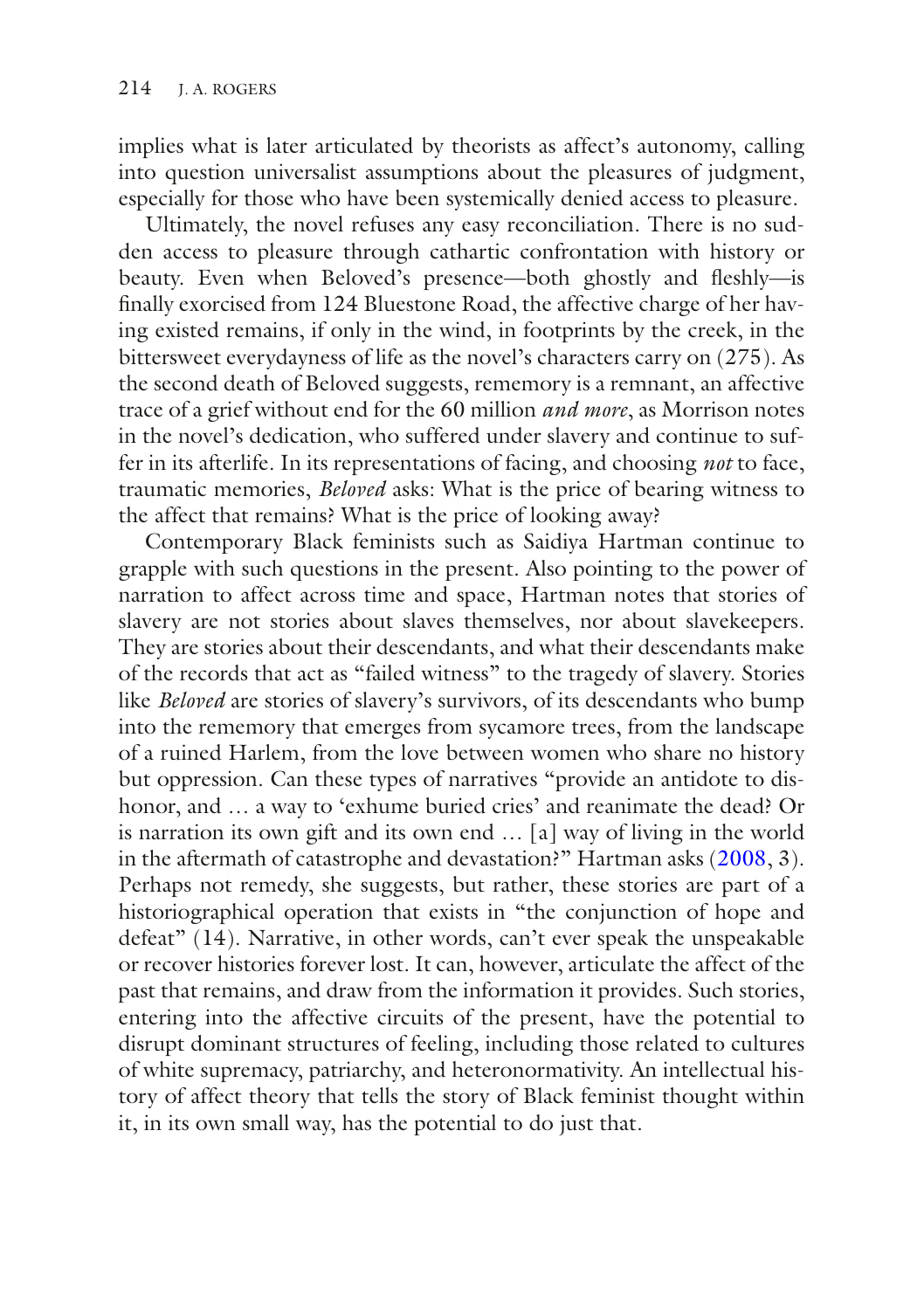#### **NOTES**

- 1. I use Raymond Williams' term "structures of feeling" here to refer to the complex of systems of beliefs, ideologies, and competing hegemonies that often go unarticulated, but rather appear in senses of things or affective social relations; what Williams described in *Marxism and Literature* as the "affective elements of consciousness and relationships" (1997, 132). In my work, I emphasize that such structures are variable across social and cultural groups, and are in constant tension with competing local and global structures, as well as material and spatial conditions. Specifically, I argue that systemic and structural racism, patriarchy, and heteronormativity are supported by fluid, but nevertheless dominant, structures of feeling, on the one hand, and contested by variable and also fluid structures of feeling as they manifest within marginalized communities, on the other.
- 2. bell hooks coins this term to describe contemporary interlocking systems of domination in *Ain't I a Woman?: Black Women and Feminism*. New York: South End Press, 1981.
- 3. Deleuze and Guattari describe the organization of culture as rhizomatic rather than hierarchical. The rhizome, they say, includes the best and the worst of a thing. To understand culture as rhizome is to understand it as ceaselessly establishing "connections between semiotic chains, organizations of power, and circumstances relative to the arts, sciences, and social struggles" (1987, 7). There are no universals to establish cultural mores in this model, but rather relations of domination that produce normative cultural modes. I use this term in connection with Williams' "structures of feeling" to emphasize the ways in which those structures are established—and contested—in part through the ceaseless connections between bodies, institutions, object, etc., that affects such as anger produce.
- 4. See Berlant's *The Female Complaint* (2008), 66–67, and Ahmed's *The Promise of Happiness* (2010), 79–83.

#### **REFERENCES**

- Ahmed, Sarah. 2010. *The Promise of Happiness*. South Carolina: Duke University Press.
- Berlant, Lauren. 2008. *The Female Complaint: The Unfinished Business of Sentimentality in American Culture*. South Carolina: Duke University Press.
- Cvetkovich, Ann. 2012. *Depression: A Public Feeling*. South Carolina: Duke University Press.
- Deleuze, Gilles, and Félix Guattari. 1987. *A Thousand Plateaus: Capitalism and Schizophrenia*. Trans. Brian Massumi. Minneapolis: University of Minnesota Press.